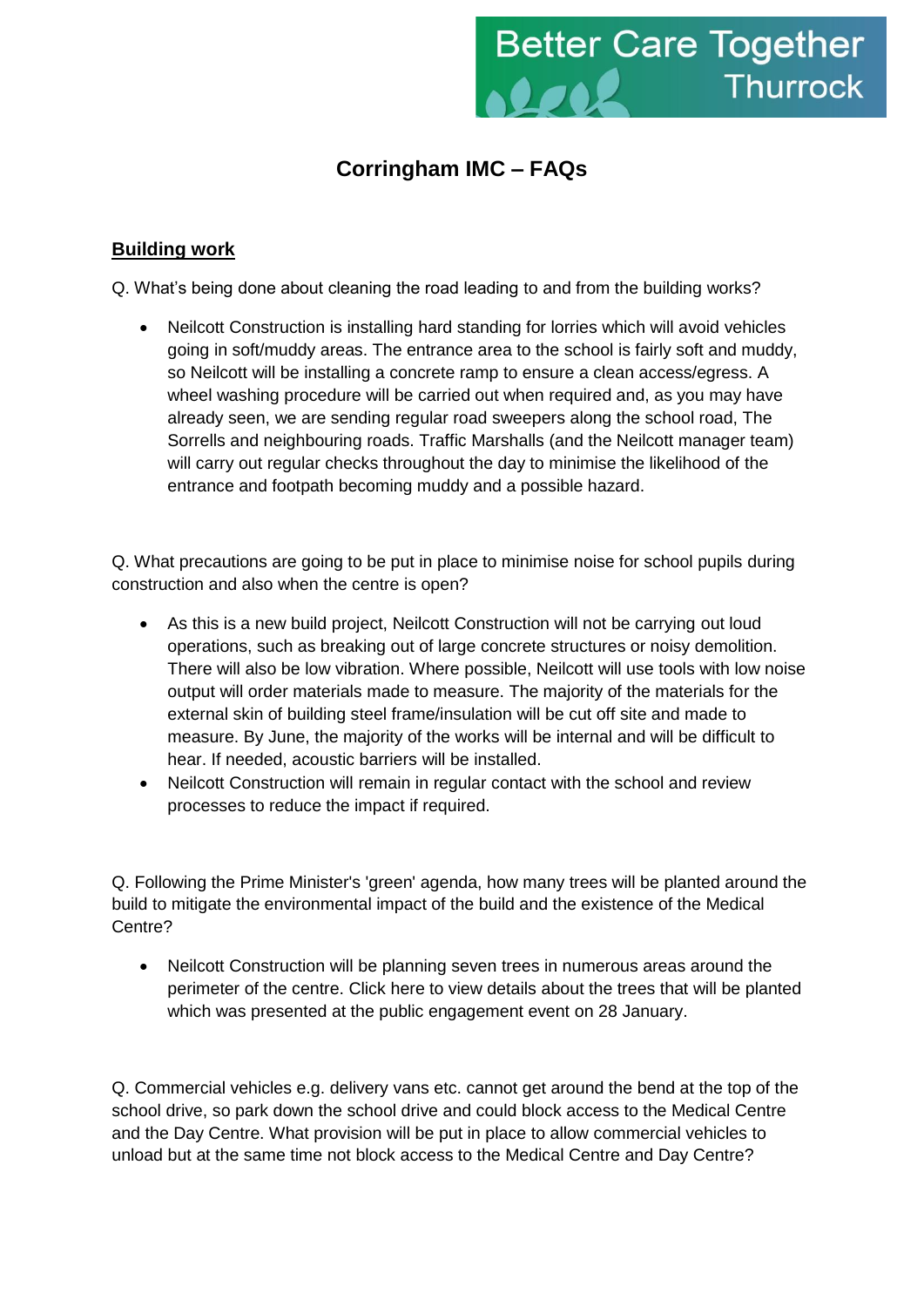• Refuse vehicles already access the site to service the facility, but the road into the site is also being widened to allow better access to the school and the medical centre. Neilcott Construction has worked with the school to ensure deliveries do not take place during key times – e.g. start and end of school. It will continue to liaise with the school to ensure deliveries do not impact the access

## **Parking**

Q. What parking facilities will there be?

- There will be 37 spaces as follows:
	- o 30 car spaces
	- o 3 motorcycle spaces
	- o 4 disabled car spaces

Q. Will staff and visitors to the school be able to use the Medical Centre's car park when the school is open?

 No, the car park will be for staff, patients and users of the IMC. Similarly staff, patients and users will not be able to use the school car park. We are looking into parking identification systems, including registration systems

Q. Parking in the Andersons, Abbotts Drive and The Sorrells is a nightmare now. What will Thurrock Council do and when to enforce the parking restrictions?

- If residents are aware of any issues of parking on existing yellow lines, please let our parking enforcement team know via the council website: <https://www.thurrock.gov.uk/parking-enforcement/parking-enforcement>
- Please get in touch with the council's Transport Development Team to raise if any additional restrictions may be required and they will investigate further: [TransportDevelopment@thurrock.gov.uk](mailto:TransportDevelopment@thurrock.gov.uk)

Q. What safeguards are in place to ensure the parking provision at the Medical Centre is sufficient for the proposed number of staff and patients?

• The parking numbers are based on a detailed travel plan which indicated a requirement slightly less than what we will actually provide at the IMC. We are confident the proposed parking numbers will meet the requirement now and in the future.

**Safety**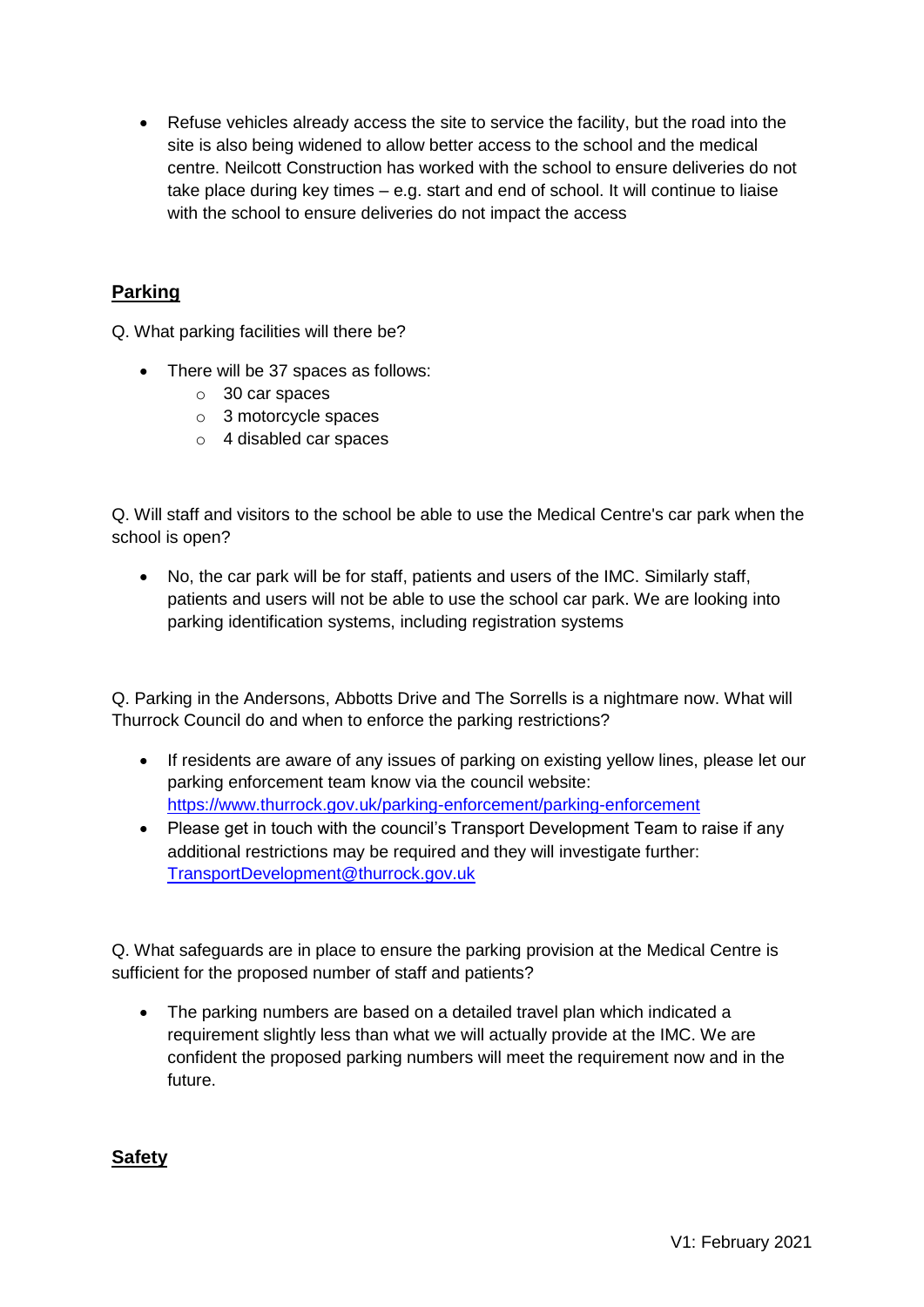Q. It is noticeable that there is an increased level of construction traffic coming up The Sorrells, and a lot of the lorries appear to be travelling at speeds in excess of the 30 and 20mph speed limits. What measures will be taken to ensure the construction traffic travels along The Sorrells within the speed limits?

 Neilcott has, and will continue to, stress the importance of the local speed limits to all suppliers, especially with the increased risk of working directly next to the school. This will be highlighted further in any orders made to them. Regular 'toolbox talks' will be issued to teams onsite also, as this will apply to anyone visiting the site. The site team will monitor all site traffic and any vehicles/companies found breaking the rules will be removed from the contract.

Q. Why has there not been a change in the entrance and exit, and why will only one road be used rather than two? The entrance to the school being directly beside it means at certain times of the day there is a large flow of people, including young children.

 As part of this programme, the secure school entrance for vehicles will be moved back towards the school, and the existing road into the site from the Sorrels will be widened to give more space for the vehicle entrance/exit to the IMC, the school and the community centre. The pedestrian entry route to the school is separate from the vehicular entrance.

Q. Will there be an improvement to the lighting along the entrance road? In winter months this can be a very dark stretch of road which is used by both staff and parents.

 There will not be any additional lighting added to the access road, but lighting will be installed in the car park.

Q. The school has doubled in size since the plans for the Medical Centre were drawn up. What action will be taken by the responsible people for the Medical Centre and Thurrock Council to ensure the safety of the children and their parents at school arrival and departing times?

• The school and the IMC partners are liaising closely to ensure the needs of all users are accommodated and that the safety of the school children continues to be the top priority.

Q. How are you ensuring the safety of children, parents and the public, as the access road is a single road beside a school footpath which could become very busy and dangerous for the children and parents crossing?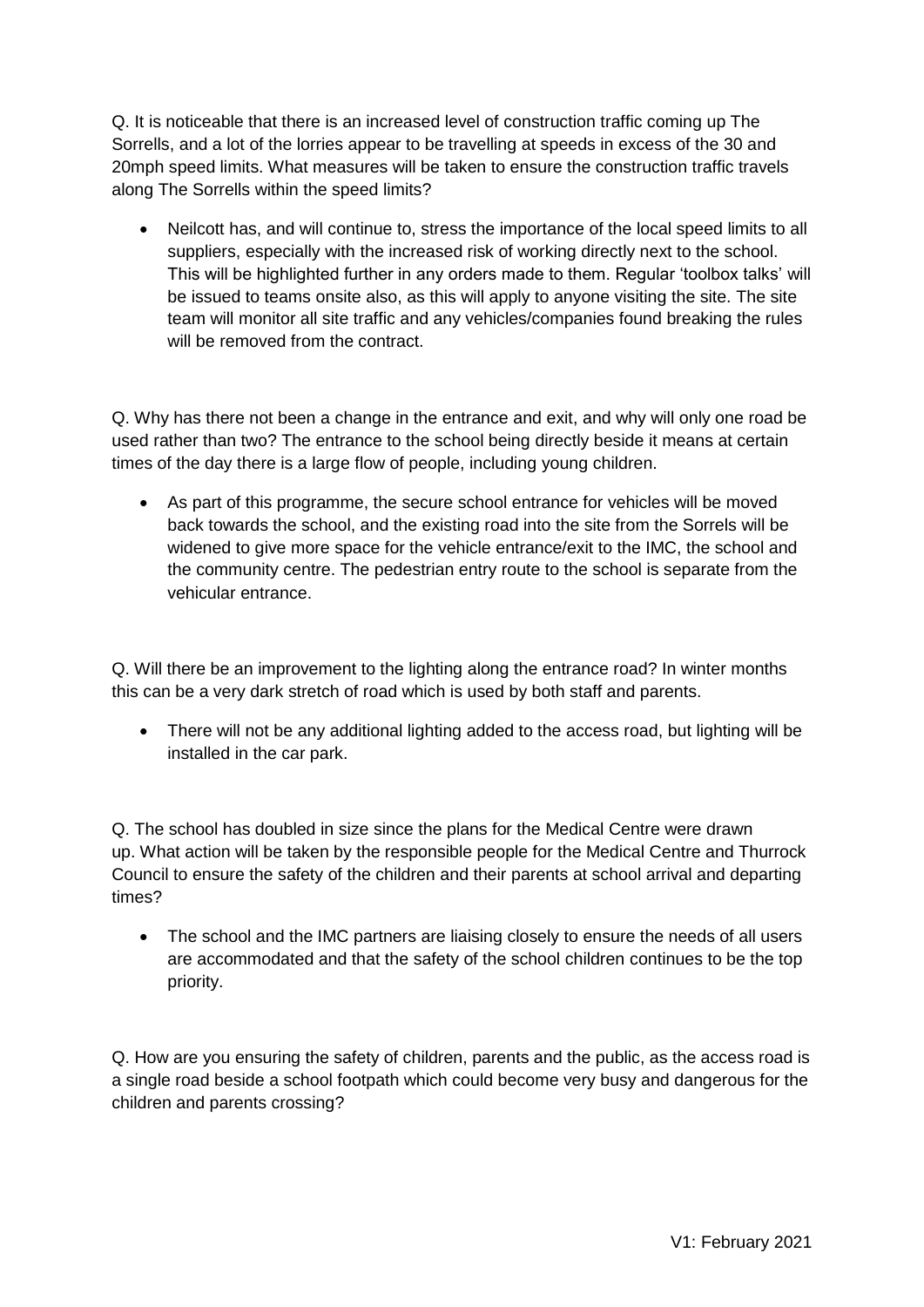During the construction phase, delivery vehicles will be marshalled in and out of the access road. Deliveries will not arrive or depart during the key drop off and collection times agreed with the school.

Q. How are you going to prevent a child being run over in the small entry and exit?

• Safety of the local community is our top priority and so, during the construction phase, delivery vehicles will be marshalled in and out of the access road. Deliveries will not arrive or depart during the key drop off and collection times agreed with the school

Q. Lots of parents use that access to the school, as the path into the school is not suitable for social distancing and the classrooms have doubled since this path was laid. Will there be anyone looking into this? Is this access now going to be stopped for all pedestrians?

• Neilcott Construction has the safety of children, parents and staff at the school as its priority. It will continue working with the school to ensure the safety of everyone, and adhere to strict COVID-19 guidelines for ensuring social distancing.

Q. How are you going to ensure there is enough space for people to walk? The path is not wide enough for safe walking now let alone if it gets squeezed against the left hand fence.

• There will be no change to the school pedestrian walk way. The access road will be for vehicles only.

# **Corringham Integrated Medical Centre and services**

Q. Will the facilities at Corringham include all the services that are currently available at Orsett Hospital?

 Services currently available at Orsett Hospital will be moving to the four new Integrated Medical Centres, and Corringham IMC will provide some of these services including blood testing, adult and children's mental health services and a GP service. Orsett Hospital will remain open until all the services for the Thurrock population are relocated within the local area and all four IMCs are in place. Most services from Orsett Hospital will be provided in the Grays IMC planned for the Thurrock Hospital site. The current target date for closure is 2025

Q. What has been the impact of COVID-19 on this project and how will you ensure the building is safe?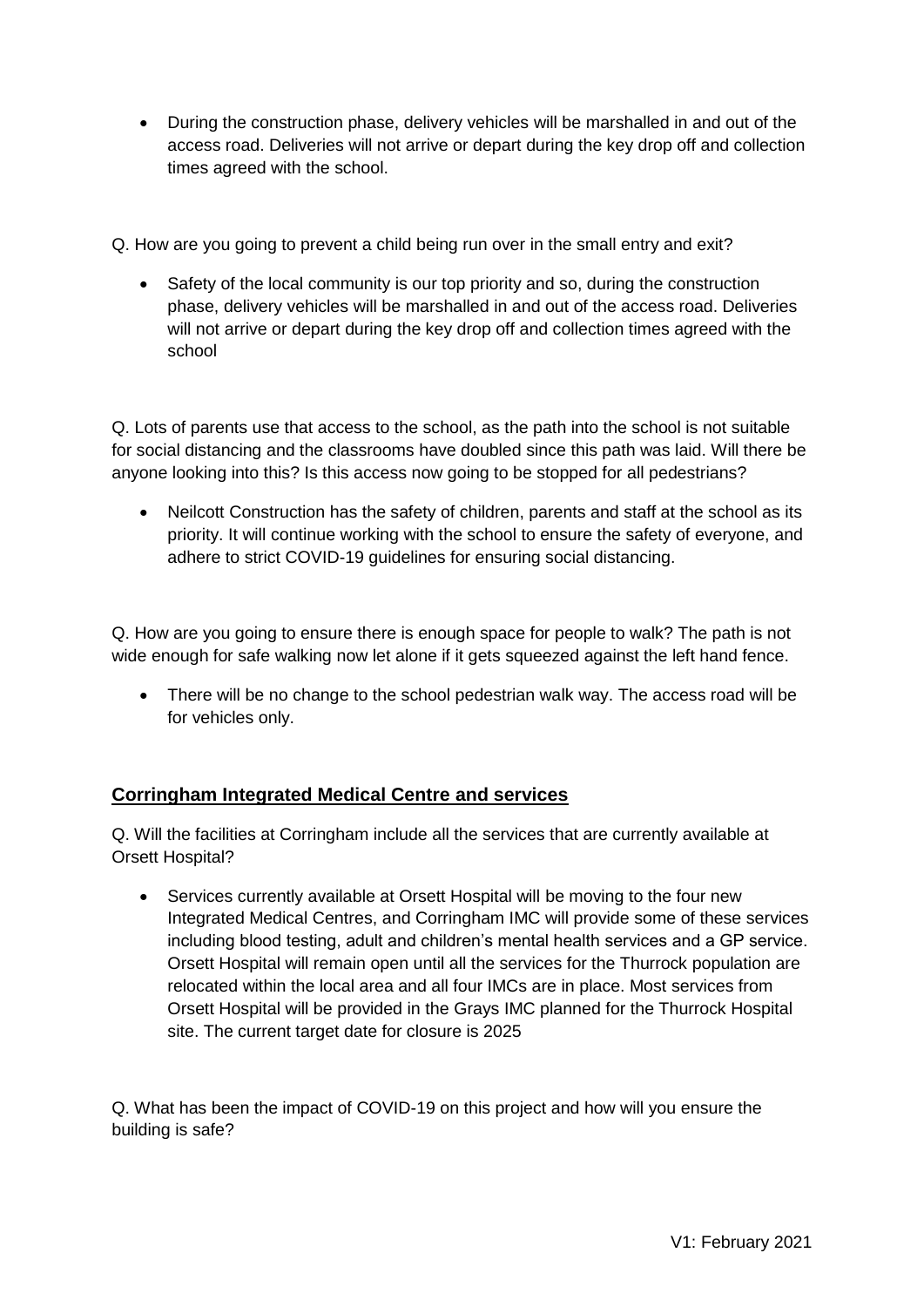The building has flexibility at its heart and was designed in this way well before the pandemic. A number of the key features incorporated for future proofing have proven to be aligned with measures being taken elsewhere in response to COVID-19. For example, there are a number of large rooms which can be made even larger through moveable partitions being incorporated, which now also caters for social distancing. The clinical areas contain infrastructure to allow them to be zoned and controlled if required and the main entrance can be similarly controlled to provide access to one side of the building or the other in the event of zoning or control being required on a larger scale.

Q. Will the Medical Centre have public toilets freely available to all when the centre is open for patients?

 All the facilities at the IMC will be only for staff, patients and people using the centre, however we will of course be flexible if people with additional needs require the facilities

Q. What time each day of the week will the Medical Centre be open i.e. what's the earliest and latest time staff will arrive/depart and what's the earliest and latest time patients can arrive/depart?

- Monday to Friday:
	- o Patients: between 7am to 9pm
	- o Staff: between 6.30am to 10pm
- Saturday, Sundays and Bank Holidays:
	- o Patients: between 9am to 5pm
	- o Staff: between 8am to 10pm
- Q. How many people will the building aim to house, including staff and visitors, at one time?
	- This number is not yet confirmed as it will vary depending on the services being delivered at any one time. However the maximum occupancy is 320 people.

## **Staffing**

Q. What will be the impact for staff? Where will they be working? Is there benefits for staff?

- We're hoping to see some great benefits for staff across the partnership, including:
	- $\circ$  The ability to work from any of the IMCs with all desks being bookable for staff
	- o New, state-of-the-art, bright buildings to work in
	- o New technology and facilities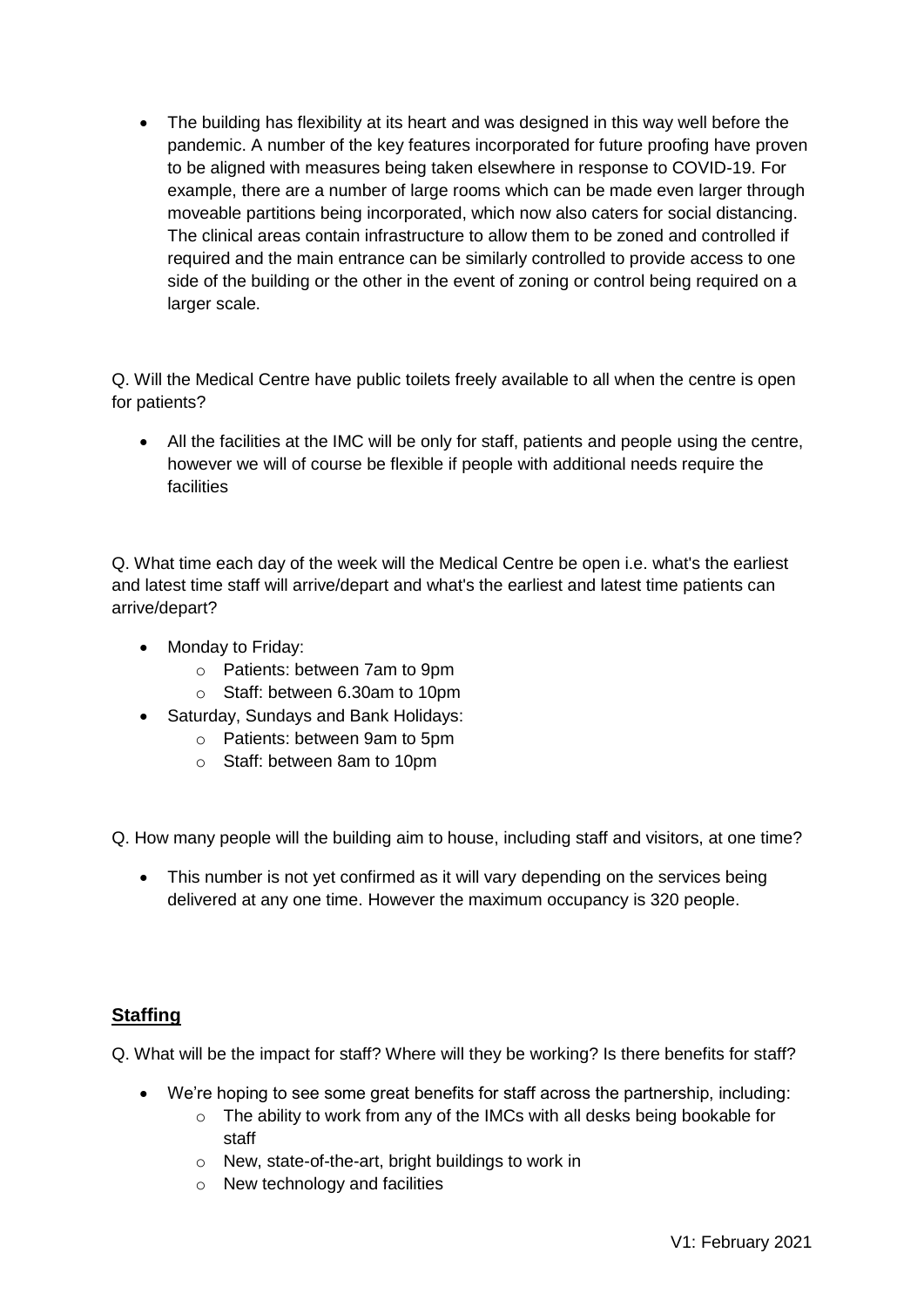- o Provide enhanced care with new technology
- o Work even closer with partner colleagues

Q. Will we get more doctors in our area, or will doctors be moving from the old buildings to the new one?

 We are currently working with two GPs, and are still working to confirm how many healthcare professionals will be provided at the Corringham site. We are also still confirming the primary care services which will be delivered at Corringham IMC.

## **Community engagement**

Q. Will local residents get a tour of the building before it opens for public use?

- Absolutely. The IMC partnership and Neilcott Construction has created a thorough engagement plan as we want you, the community, to be really involved with your new medical centre. We'll also make sure we can include the school children as much as possible.
- We will ensure all our engagement activities adhere to strict COVID-19 guidelines

Q. Will there be more public engagement events?

 We want to ensure the community is fully engaged with this project so will be planning more events soon. Please keep an eye on the Better Care Together website for all the information

## **Better Care Together Thurrock programme**

Q. Why is NELFT funding Corringham IMC?

 NELFT has owned the site next to the school for a number of years, and already had plans to review their estates, and transfer some of its office staff to this site. When the IMC conversations were being developed in 2018, NELFT were keen to see how their plans could support an offer for Corringham.

Q. Why is Orsett Hospital closing? When will it be closing?

- The decision to close Orsett Hospital has been made as
	- $\circ$  The dated premises and the layout doesn't support the way services are now delivered
	- $\circ$  It would be structurally difficult and expensive to change the current layout